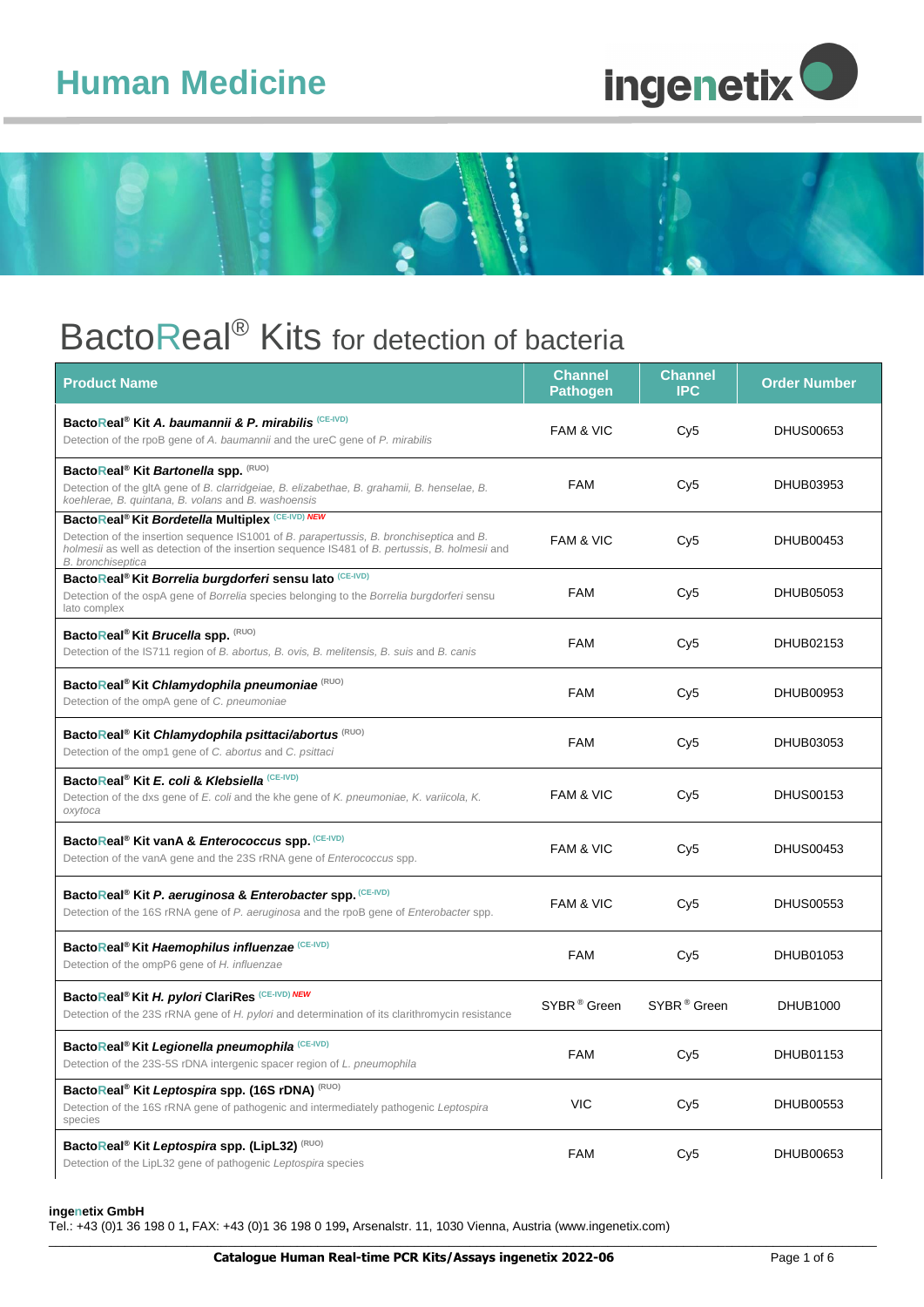## **Human Medicine**



| <b>Product Name</b>                                                                                                                                                                                                      | <b>Channel</b><br><b>Pathogen</b> | <b>Channel</b><br><b>IPC</b> | <b>Order Number</b> |
|--------------------------------------------------------------------------------------------------------------------------------------------------------------------------------------------------------------------------|-----------------------------------|------------------------------|---------------------|
| BactoReal <sup>®</sup> Kit Leptospira spp. Multiplex (16S rDNA + LipL32) <sup>(RUO)</sup><br>Detection and differentiation of LipL32 and 16S rRNA gene of pathogenic and intermediately<br>pathogenic Leptospira species | <b>FAM &amp; VIC</b>              | Cv5                          | DHUB00753           |
| BactoReal <sup>®</sup> Kit Listeria monocytogenes <sup>(CE-IVD)</sup><br>Detection of the hlyA gene of L. monocytogenes                                                                                                  | <b>FAM</b>                        | Cv5                          | DHUB00853           |
| BactoReal® Kit Mycoplasma pneumoniae (CE-IVD)<br>Detection of the 16S rRNA gene of M. pneumoniae                                                                                                                         | <b>FAM</b>                        | Cy5                          | DHUB01253           |
| BactoReal <sup>®</sup> Kit Neisseria meningitidis (CE-IVD)<br>Detection of the ctrA gene of N. meningitidis                                                                                                              | <b>FAM</b>                        | Cv5                          | DHUB00153           |
| BactoReal <sup>®</sup> Kit Staphylococcus spp. & S. aureus <sup>(CE-IVD)</sup><br>Detection of the 23S rRNA gene of Staphylococcus spp. and the nuc gene of S. aureus                                                    | <b>FAM &amp; VIC</b>              | Cv5                          | DHUS00253           |
| BactoReal <sup>®</sup> Kit Streptococcus agalactiae (RUO)<br>Detection of the cfb gene of S. agalactiae                                                                                                                  | <b>FAM</b>                        | Cv5                          | DHUB01553           |
| BactoReal <sup>®</sup> Kit S. pneumoniae & Streptococcus spp. <sup>(CE-IVD)</sup><br>Detection of the lytA gene of S. pneumoniae and the 23S rRNA gene of Streptococcus spp.                                             | FAM & VIC                         | Cv5                          | DHUS00353           |
| BactoReal <sup>®</sup> Kit Streptococcus pneumoniae (CE-IVD)<br>Detection of the lytA gene of S. pneumoniae                                                                                                              | <b>FAM</b>                        | Cy5                          | DHUB01453           |
| BactoReal <sup>®</sup> Kit Tropheryma whipplei <sup>(RUO)</sup><br>Detection of the groEL gene of T. whipplei                                                                                                            | <b>FAM</b>                        | Cv5                          | DHUB01653           |

**CE-IVD:** *in-vitro* diagnostic test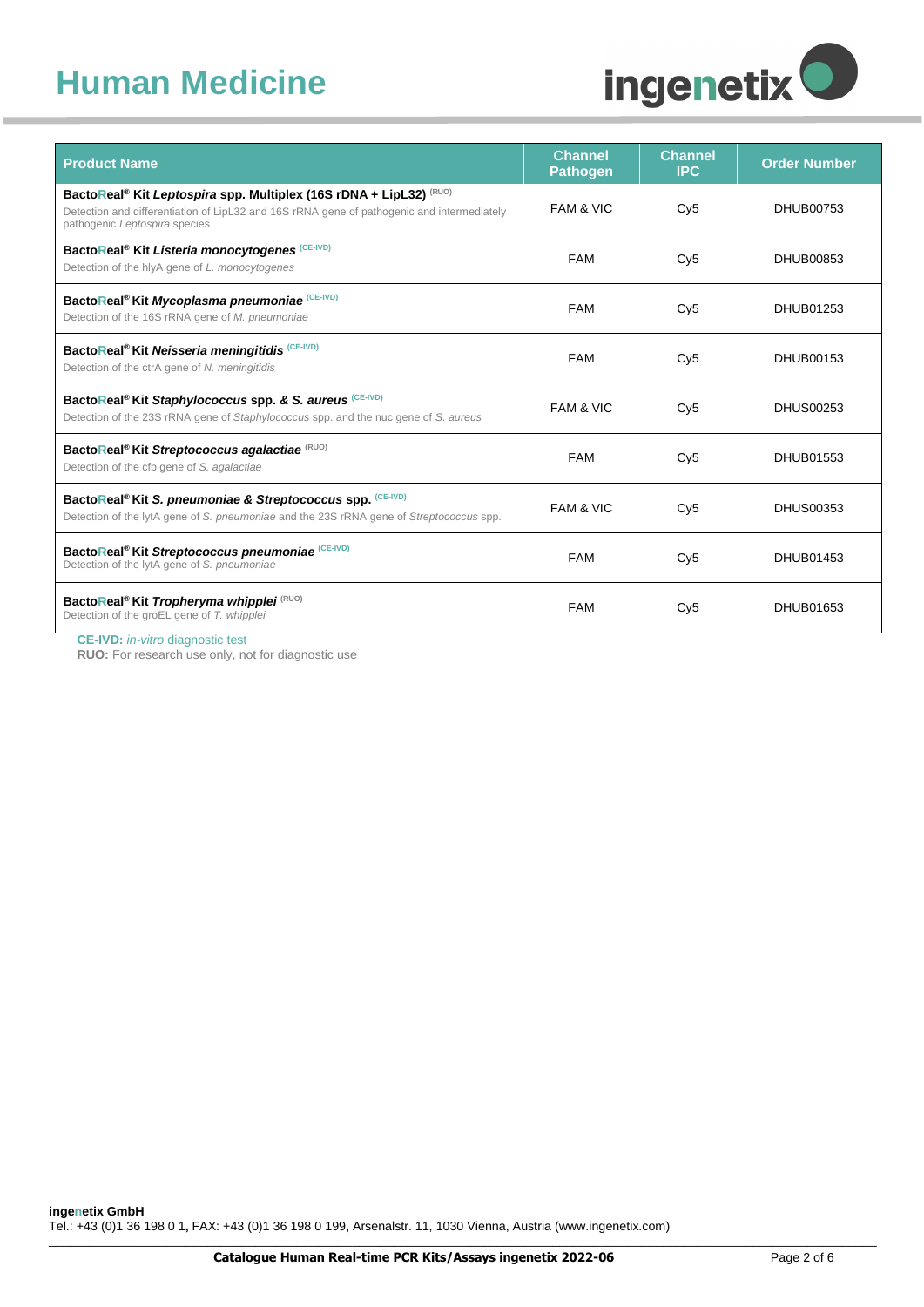

## ViroReal® Kits for detection of viruses

| <b>Product Name</b>                                                                                                                                                                                                                                                                          | Channel<br><b>Pathogen</b> | <b>Channel</b><br><b>IPC</b> | <b>Order Number</b>                   |
|----------------------------------------------------------------------------------------------------------------------------------------------------------------------------------------------------------------------------------------------------------------------------------------------|----------------------------|------------------------------|---------------------------------------|
| ViroReal <sup>®</sup> Kit Adenovirus <sup>(CE-IVD)</sup><br>Detection of the hexon gene of human adenovirus species A-G                                                                                                                                                                      | <b>FAM</b>                 | Cy <sub>5</sub>              | DHUV00153                             |
| ViroReal <sup>®</sup> Kit Enterovirus <sup>(CE-IVD)</sup><br>Detection of RNA of the 5' UTR of enterovirus                                                                                                                                                                                   | <b>FAM</b>                 | Cy <sub>5</sub>              | DHUV00353                             |
| ViroReal <sup>®</sup> Kit HDV <sup>(RUO)</sup><br>Detection of the 5'UTR of human hepatitis D virus                                                                                                                                                                                          | <b>FAM</b>                 | Cy <sub>5</sub>              | DHUV00953                             |
| ViroReal <sup>®</sup> Kit HHV-6A, B (RUO)<br>Detection of the U65/U66 gene of human herpes virus type 6 subtypes A and B                                                                                                                                                                     | <b>FAM</b>                 | Cy <sub>5</sub>              | DHUV00653                             |
| ViroReal <sup>®</sup> Kit HHV-7 <sup>(RUO)</sup><br>Detection of the glycoprotein H gene of human herpes virus type 7                                                                                                                                                                        | <b>FAM</b>                 | Cy <sub>5</sub>              | DHUV00753                             |
| ViroReal <sup>®</sup> Kit Human Coronavirus alpha <sup>(RUO)</sup><br>Detection of RNA of the N gene of human coronavirus NL63 and 229E                                                                                                                                                      | <b>FAM &amp; VIC</b>       | Cy <sub>5</sub>              | DHUV01153                             |
| ViroReal <sup>®</sup> Kit Human Coronavirus beta (RUO)<br>Detection of RNA of the N gene of human coronavirus HKU1, OC43, MERS                                                                                                                                                               | FAM & VIC                  | Cy <sub>5</sub>              | DHUV01253                             |
| ViroReal <sup>®</sup> Kit Influenza A/B (CE-IVD) NEW<br>Detection of RNA of the matrix protein gene of influenza A virus as well as of the<br>hemagglutinin gene of influenza B virus                                                                                                        | <b>FAM &amp; VIC</b>       | Cy <sub>5</sub>              | DHUV00253                             |
| ViroReal <sup>®</sup> Kit Metapneumovirus <sup>(CE-IVD)</sup><br>Detection of RNA of the nucleocapsid protein gene of hMPV A and hMPV B                                                                                                                                                      | FAM                        | Cy <sub>5</sub>              | DHUV01553                             |
| ViroReal <sup>®</sup> Kit Parainfluenzavirus <sup>(CE-IVD)</sup><br>Detection of RNA of the HN gene of HPIV-1, HPIV-2, HPIV-3, HPIV-4                                                                                                                                                        | FAM & VIC                  | Cy <sub>5</sub>              | DHUV01653                             |
| ViroReal <sup>®</sup> Kit Parechovirus <sup>(RUO)</sup><br>Detection of RNA of the polyprotein gene of human parechovirus strains 1-6                                                                                                                                                        | FAM                        | Cy <sub>5</sub>              | DHUV01753                             |
| ViroReal <sup>®</sup> Kit Parvovirus B19 <sup>(RUO)</sup><br>Detection of the VP1 gene of parvovirus B19 genotypes 1, 2 and 3                                                                                                                                                                | <b>FAM</b>                 | Cy <sub>5</sub>              | DHUV01853                             |
| ViroReal <sup>®</sup> Kit Rhinovirus (A, B, C) (CE-IVD)<br>Detection of RNA of the 5' UTR of human rhinovirus A, B and C                                                                                                                                                                     | <b>FAM</b>                 | Cy <sub>5</sub>              | DHUV01953                             |
| ViroReal <sup>®</sup> Kit Rotavirus <sup>(RUO)</sup><br>Detection of RNA of the NSP4 gene of rotavirus strains genotype A, most strains of genotype<br>B, C and some strains of the other genotypes D-G                                                                                      | FAM                        | Cy <sub>5</sub>              | DHUV02053                             |
| ViroReal <sup>®</sup> Kit RSV (A & B) (CE-IVD)<br>Detection of RNA of the nucleocapsid protein gene of human respiratory syncytial virus<br>subtypes A & B                                                                                                                                   | <b>FAM</b>                 | Cy <sub>5</sub>              | DHUV02153                             |
| ViroReal® Kit SARS-CoV2 & SARS (CE-IVD)<br>Detection of RNA of the nucleocapsid protein gene of Sarbecovirus (coronavirus SARS-CoV-<br>2, SARS-CoV and SARS-like CoV)                                                                                                                        | FAM                        | Cy <sub>5</sub>              | DHUV02353<br>DHUV02313<br>DHUV02313x5 |
| ViroReal <sup>®</sup> Kit SARS-CoV2 Multiplex <sup>(CE-IVD)</sup><br>Detection of RNA of the nucleocapsid protein (N) gene of Sarbecovirus inclusively SARS-<br>CoV-2 and of RNA-dependent RNA polymerase (RdRp) gene of SARS-CoV-2                                                          | FAM + VIC                  | Cy <sub>5</sub>              | DHUV02413<br>DHUV02413x5              |
| ViroReal <sup>®</sup> Kit SARS Coronavirus & Influenza A/B (CE-IVD)<br>Detection of RNA of the nucleocapsid protein (N) gene of Sarbecovirus inclusively SARS-<br>CoV-2, of RNA of the matrix protein gene of influenza A virus and of RNA of the<br>hemagglutinin gene of influenza B virus | FAM + VIC                  | Cy <sub>5</sub>              | DHUV02513<br>DHUV02513x5              |
| ViroReal <sup>®</sup> Kit RT-LAMP SARS-CoV-2 <sup>(CE-IVD)</sup><br>Detection of RNA of the ORF1ab region of Sarbecovirus inclusively SARS-CoV-2                                                                                                                                             | FAM                        | Cy <sub>5</sub>              | DHUV02610<br>DHUV02610x5              |
| ViroReal <sup>®</sup> Kit VZV <sup>(RUO)</sup><br>Detection of the ORF29 of varicella zoster virus                                                                                                                                                                                           | <b>FAM</b>                 | Cy <sub>5</sub>              | DHUV02253                             |

**CE-IVD:** *in-vitro* diagnostic test

**RUO:** For research use only, not for diagnostic use

#### **ingenetix GmbH**

Tel.: +43 (0)1 36 198 0 1**,** FAX: +43 (0)1 36 198 0 199**,** Arsenalstr. 11, 1030 Vienna, Austria [\(www.ingenetix.com\)](http://www.ingenetix.com/)

\_\_\_\_\_\_\_\_\_\_\_\_\_\_\_\_\_\_\_\_\_\_\_\_\_\_\_\_\_\_\_\_\_\_\_\_\_\_\_\_\_\_\_\_\_\_\_\_\_\_\_\_\_\_\_\_\_\_\_\_\_\_\_\_\_\_\_\_\_\_\_\_\_\_\_\_\_\_\_\_\_\_\_\_\_\_\_\_\_\_\_\_\_\_\_\_\_\_\_\_\_\_\_\_\_\_\_\_\_\_\_\_\_\_\_\_\_\_\_\_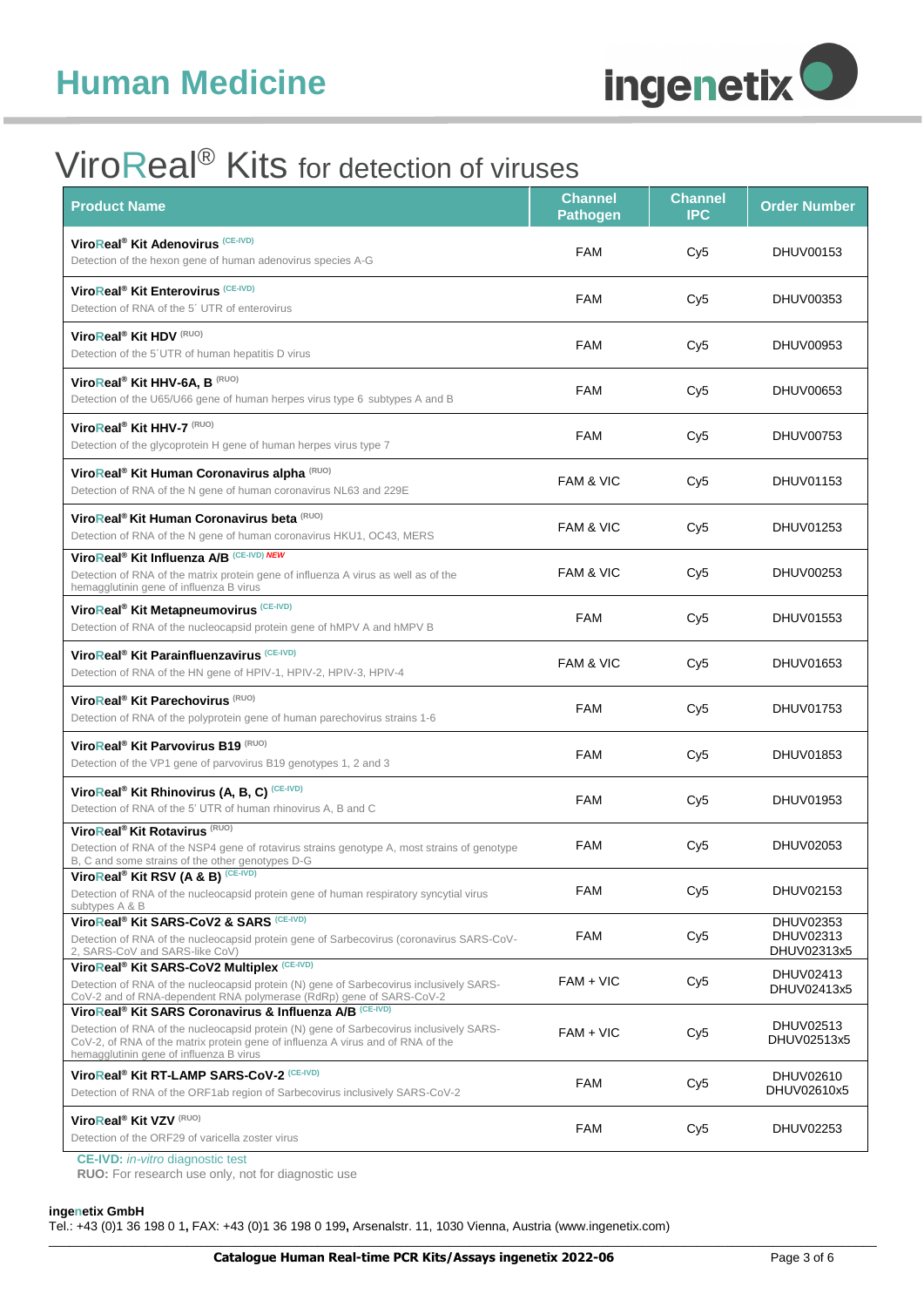

### MycoReal<sup>®</sup> Kits for detection of fungi

| <b>Product Name</b>                                                                                                                                    | <b>Channel Pathogen</b> | <b>Channel</b><br><b>IPC</b> | <b>Order Number</b> |
|--------------------------------------------------------------------------------------------------------------------------------------------------------|-------------------------|------------------------------|---------------------|
| MycoReal <sup>®</sup> Kit Aspergillus <sup>(CE-IVD)</sup>                                                                                              | FAM & VIC               | Cy5                          | DHUF00253           |
| Detection and differentiation of the ITS2 region of A. fumigatus, A. flavus, A. terreus, A. niger<br>and A. nidulans                                   |                         |                              |                     |
| MycoReal <sup>®</sup> Kit Candida & A. fumigatus (CE-IVD)                                                                                              |                         |                              |                     |
| Detection and differentiation of the ITS2 region of C. albicans, C. tropicalis, C. dubliniensis,<br>C. glabrata, C. krusei and C. parapsilosis complex | FAM & VIC               | Cy5                          | DHUF00153           |
| MycoReal <sup>®</sup> Kit Pneumocystis <sup>(CE-IVD)</sup> NEW                                                                                         | <b>FAM</b>              | Cy5                          | DHUF00353           |
| Detection of the mt LSU gene of Pneumocystis jirovecii                                                                                                 |                         |                              |                     |

**CE-IVD:** *in-vitro* diagnostic test

**RUO:** For research use only, not for diagnostic use

## PanReal Kit for universal detection of fungi and bacteria

| <b>Product Name</b>                                                                                                                           | <b>Channel Pathogen</b> | <b>Channel</b><br>IPC. | Order<br><b>Number</b> |
|-----------------------------------------------------------------------------------------------------------------------------------------------|-------------------------|------------------------|------------------------|
| PanReal Kit Fungi & Bacteria (RUO)<br>Detection of the ITS2 region of fungi and the 16S rRNA gene of bacteria. Sequencing primer<br>included. | FAM & VIC               | Cv <sub>5</sub>        | DHUFB0153              |

**CE-IVD:** *in-vitro* diagnostic test

**RUO:** For research use only, not for diagnostic use

## ParoReal Kits for detection of parasites

| <b>Product Name</b>                                                                                     | <b>Channel Pathogen</b> | <b>Channel</b><br><b>IPC</b> | <b>Order</b><br><b>Number</b> |
|---------------------------------------------------------------------------------------------------------|-------------------------|------------------------------|-------------------------------|
| ParoReal Kit Acanthamoeba T4 (CE-IVD) NEW<br>Detection of the 18S rRNA gene of Acanthamoeba genotype T4 | <b>FAM</b>              | Cv5                          | DHUP00153                     |

**CE-IVD:** *in-vitro* diagnostic test

**RUO:** For research use only, not for diagnostic use

# FetoGnost<sup>®</sup> Kits for detection of human DNA

| <b>Product Name</b>                                                                                                                                                                                                                                                                                                        | <b>Channel</b><br><b>Human Target</b> | <b>Channel</b><br><b>IPC</b> | Order<br><b>Number</b>            |
|----------------------------------------------------------------------------------------------------------------------------------------------------------------------------------------------------------------------------------------------------------------------------------------------------------------------------|---------------------------------------|------------------------------|-----------------------------------|
| FetoGnost® Kit RHD (CE-IVD)<br>Detection of fetal DNA (rhesus factor D Exon 5, 7 and 10) from maternal plasma of non-<br>immunized RhD negative women (non-invasive prenatal determination of fetal RHD status,<br>NIPT-RHD)<br>PCR-platform: ABI <sup>®</sup> 7500 instrument, QantStudio™ 5/7 (Thermo Fisher Scientific) | FAM, VIC & NED                        | Cv5                          | <b>HUFG100,</b><br><b>HUFG500</b> |
| FetoGnost <sup>®</sup> Kit Control (RUO)<br>Detection of one maternal marker and two fetal markers for the detection of cell-free fetal<br>DNA (cffDNA) in maternal plasma<br>PCR-platform: ABI <sup>®</sup> 7500 instrument, QantStudio <sup>™</sup> 5/7 (Thermo Fisher Scientific)                                       | FAM. VIC & NED                        | Cy5                          | HUFG050                           |

**CE-IVD:** *in-vitro* diagnostic test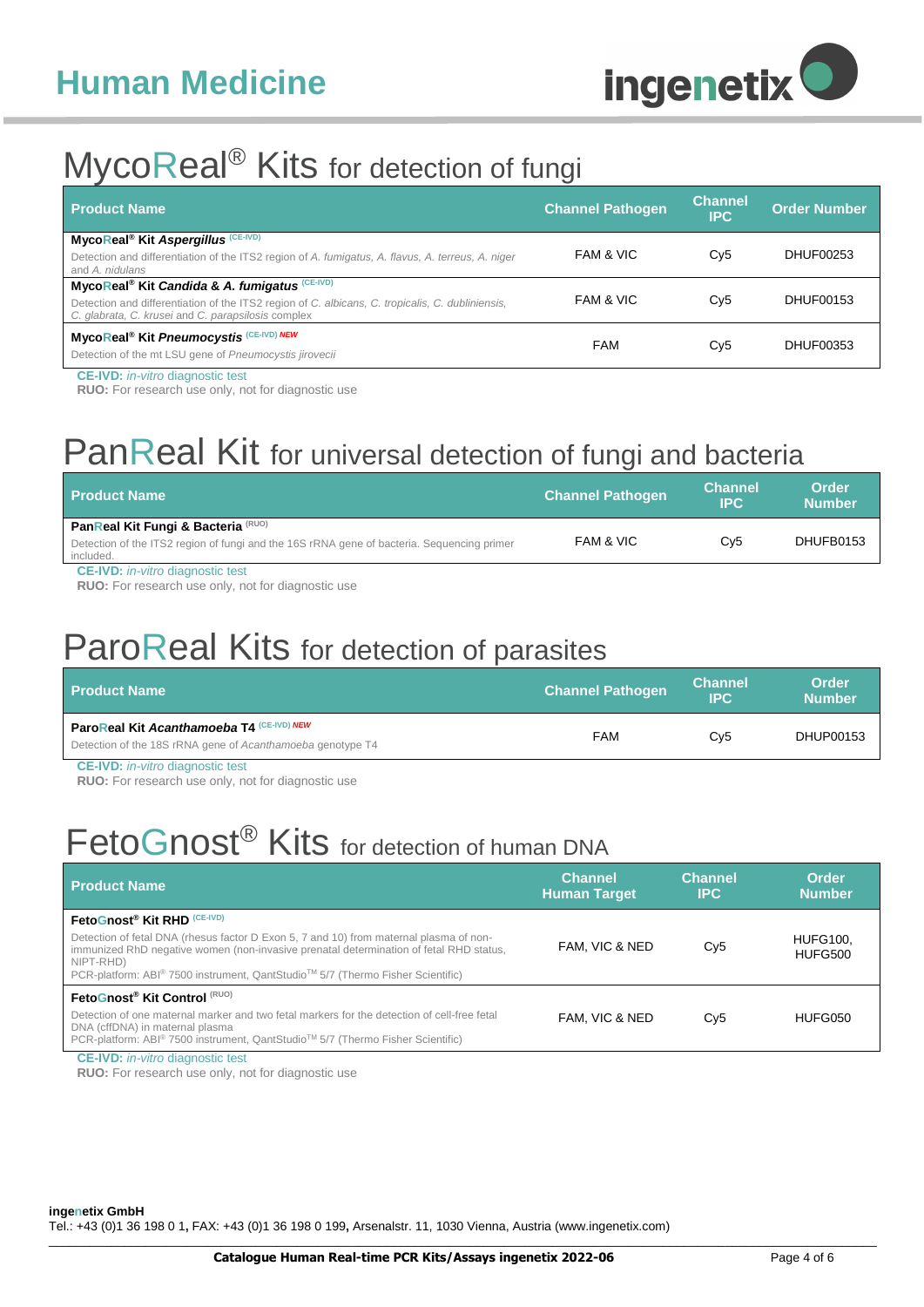## **Human Medicine**



# General information on ingenetix kits

#### **Kit contents:**

- Assay (primer + probe) for detection of pathogen
- Assay (primer + probe) + IPC target for detection (Cy5 channel) of Internal Positive Control (IPC)
- Positive Control
- Reaction Mix
- **Water**

#### **PCR-platforms:**

developed for use with

- ABI® 7500 instrument (Thermo Fisher Scientific)
- QantStudio<sup>™</sup> 5/7 (Thermo Fisher Scientific)
- LightCycler® 480 (Roche)
- Mx3005P® QPCR System (Agilent)

and designed for compatibility with **real-time PCR instruments** detecting and differentiating fluorescence in FAM and VIC or Cy5 channel except capillary systems

**Kits are optimized to run under the same thermal cycling conditions**

#### **RNA and DNA material can be analysed in one PCR run**

## inge**n**etix Assays

| <b>Product Name</b>                                                                                                                                                                                                                                                                                                                        | <b>Channel Pathogen</b> | <b>Order Number</b>    |
|--------------------------------------------------------------------------------------------------------------------------------------------------------------------------------------------------------------------------------------------------------------------------------------------------------------------------------------------|-------------------------|------------------------|
| H. pylori ClariRes Assay (CE-IVD)<br>Detection of the 23S rRNA gene of H. pylori and determination of its clarithromycin resistance.<br>DNA Reaction Mix is not included (recommended: LC <sup>TM</sup> -FastStart DNA Master SYBR® Green I)<br>PCR-platform: Only LightCycler <sup>®</sup> 1.2/1.5/2.0 on basis of melting curve analysis | Cy <sub>5</sub>         | RTGM100                |
| BactoReal <sup>®</sup> Leptospira spp. (16S rDNA) <sup>(RUO)</sup><br>Detection of the 16S rRNA gene of pathogenic and intermediately pathogenic Leptospira species.<br>DNA Reaction Mix is not included.                                                                                                                                  | <b>VIC</b>              | RTGM1700               |
| ViroReal <sup>®</sup> Assay Influenza A/B (CE-IVD)<br>Detection of RNA of the matrix protein gene of influenza A virus and of RNA of the hemagglutinin gene<br>of influenza B virus<br>Only for use in combination with ViroReal <sup>®</sup> Kit SARS-CoV-2 & SARS                                                                        | VIC                     | RTGM001RV<br>RTGM002RV |
| <b>CE-IVD:</b> <i>in-vitro</i> diagnostic test                                                                                                                                                                                                                                                                                             |                         |                        |